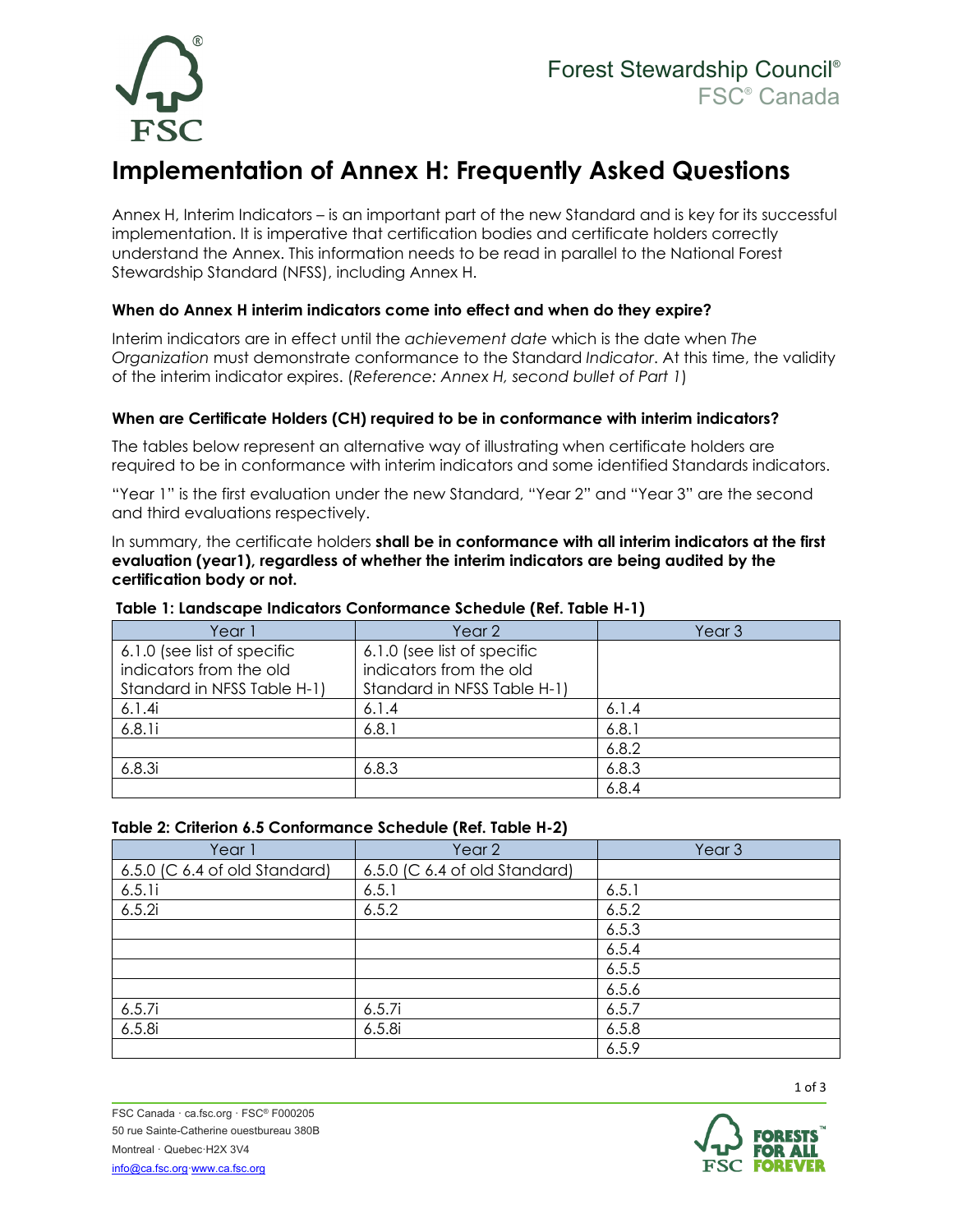

|                                                 |         | 6.5.10 |
|-------------------------------------------------|---------|--------|
| $\prime$ $\sim$ $\sim$ $\sim$ $\sim$<br>6.5.11. | 6.5.11i | 6.5.11 |
|                                                 |         | 6.5.12 |

## **Is the Certification Body (CB) required to audit all interim indicators at year 1?**

Following all relevant FSC standards and policies, it is the responsibility of the CB to establish the audit schedule and scope including when Principle 6 is audited. While there is no obligation for CBs to audit Principle 6 during the period when interim indicators are effective, CBs are strongly encouraged to audit interim indicators to assess the progress made towards meeting the Standard indicator and to foster a smooth transition.

#### **How to deal with the following scenarios?**

#### **1. Transition of landscape indicators from the old regional standards to the NFSS**

Situation:

• The certificate holder is transitioning from the National Boreal Standard to the new NFSS.

#### What are the CH conformance requirements?

- During the first evaluation of the new NFSS, the certificate holder needs to continue to be in conformance with the landscape related indicators 6.1.5, 6.1.6, 6.3.4, 6.3.5, 6.3.6 and 6.3.12 of the National Boreal Standard and will need to be in conformance with the interim indicators 6.1.4i, 6.8.1i and 6.8.3i (See Table 1 – Year 1 above).
- During the second evaluation of the new NFSS, the certificate holder needs to continue to be in conformance with the landscape related indicators 6.1.5, 6.1.6, 6.3.4, 6.3.5, 6.3.6 and 6.3.12 of the National Boreal Standard and will need to be in conformance with the new NFSS indicators 6.1.4, 6.8.1 and 6.8.3 (See Table 1 – Year 2 above).
- During the third evaluation, the certificate holder will need to be in conformance with all the landscape indicators of the new NFSS.

#### What are the CB auditing requirements?

- The CB will audit the indicators listed in Table 1 if these indicators are planned in the audit program.
- There is no obligation for the CB to audit any of the old indicators during the two years period when the old landscape indicators of the National Boreal Standard are effectives or the interim indicators, if they are not planned in the scope of the audit.
- However, CB are encouraged to audit these indicators during the interim period.

#### **2. Implementation of Indicator 6.5.7 of the NFSS**

#### Situation:

• Indicator 6.5.7 is planned to be evaluated during the first evaluation to the new NFSS.

#### What are the CH conformance requirements?